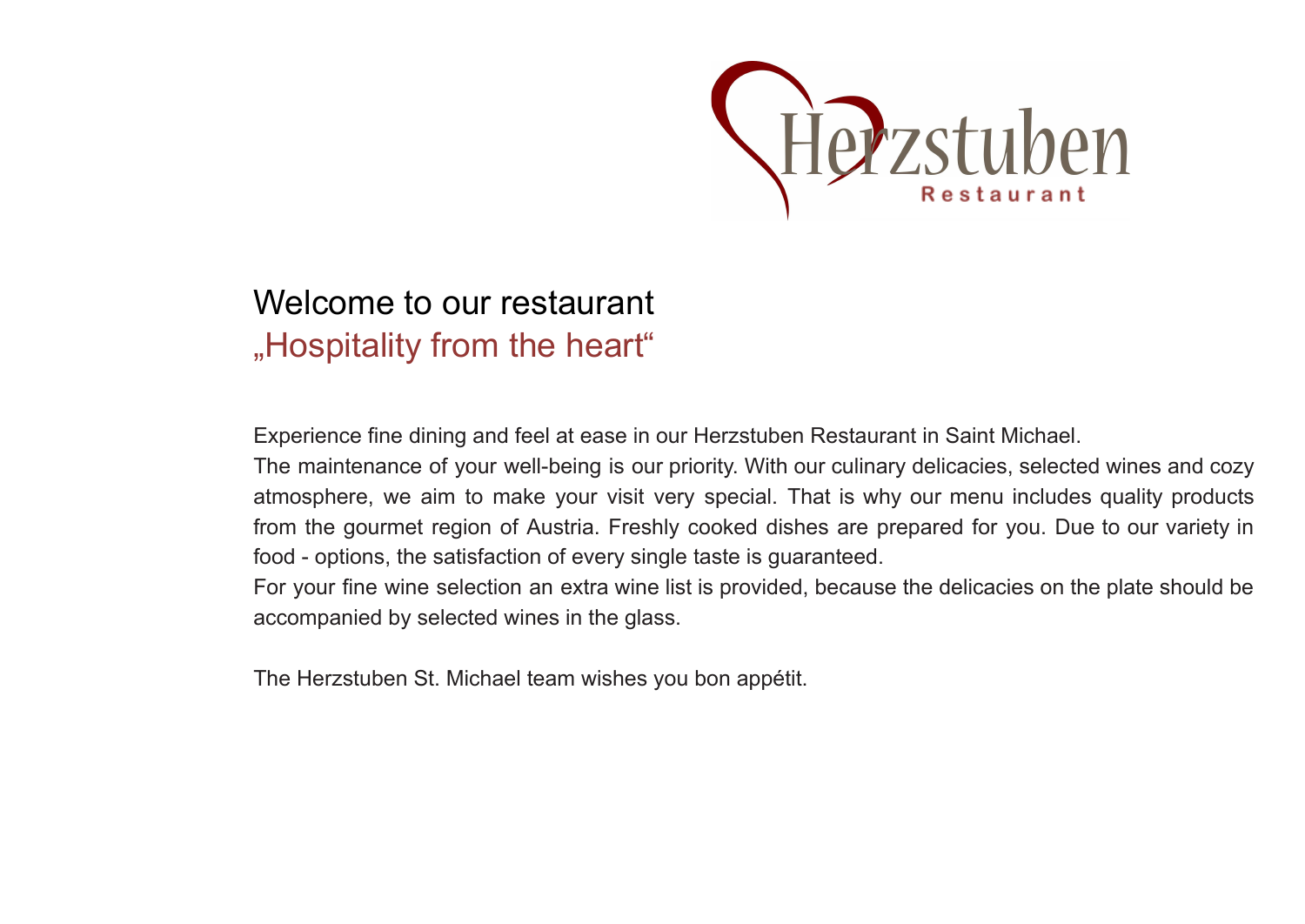

For using products from Salzburg and the surrounding culinary regions, we have been awarded and certified with the AMA Gastro Seal.



With this award we are supporting the added value of Salzburg by sourcing food and services from the region and thus helping to secure regional jobs.

All prices in Euro, taxes and service included.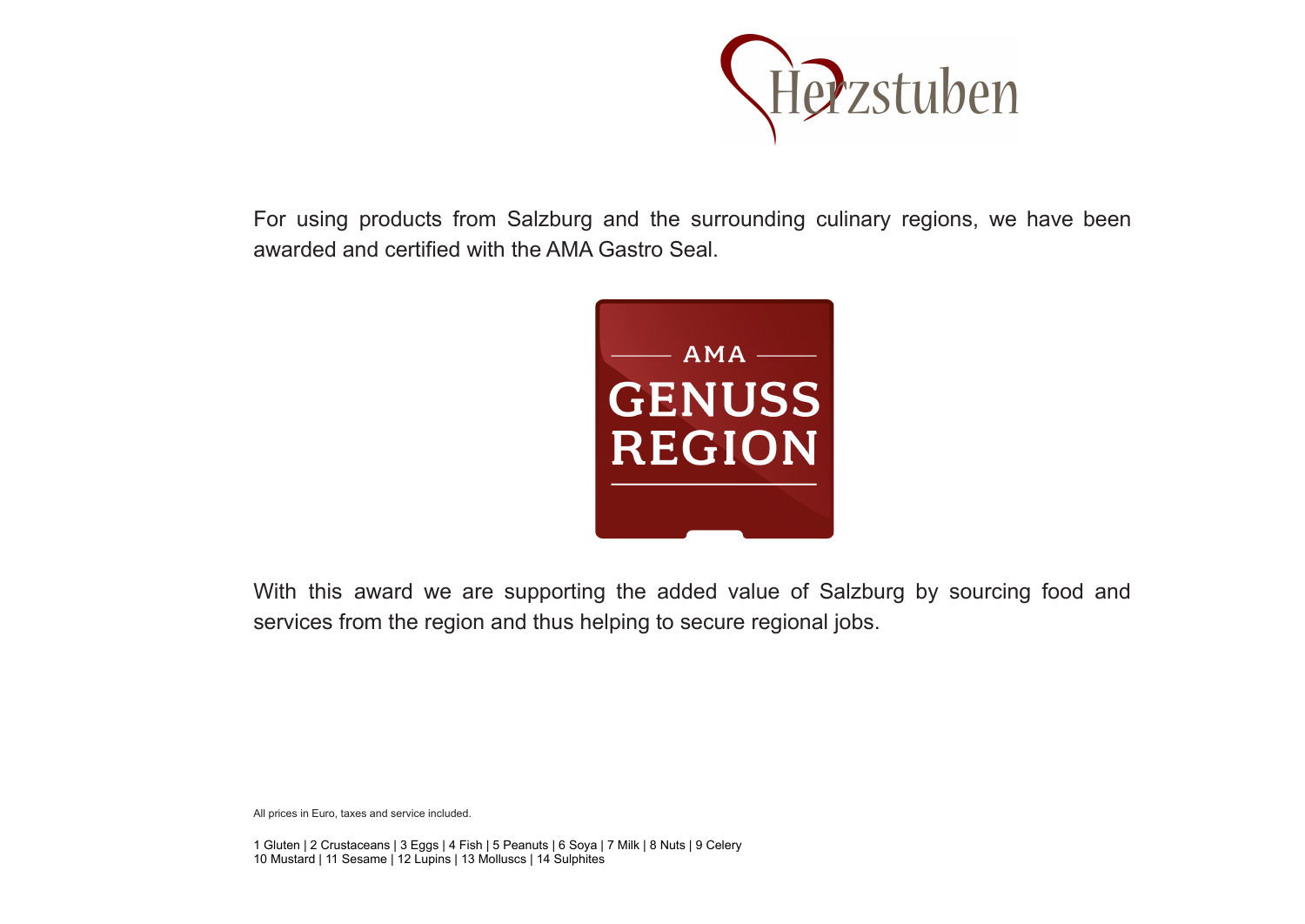

## APPETIZERS

| Carpaccio of venison Ioin "Sous-Vide" 7110111114<br>cranberry - cream sauce   Vogel salad                         | 11.90 |
|-------------------------------------------------------------------------------------------------------------------|-------|
| Fried feta in prosciutto coating 719110<br>salad   house dressing   scented with paprika vinegar                  | 9.90  |
| Beetroot carpaccio <sup>7110114</sup><br>rocket salad   cream cheese   horseradish   balsamic vinegar   olive oil | 8.90  |

#### From the soup kettle

| Beef soup 1131719                                    | 4.90 |
|------------------------------------------------------|------|
| with pancake stripes, liver or semolina dumplings    |      |
| Fine cheese cream soup 1131719<br>with herb croûtons | 5.20 |
| Creamy tomato soup 7114<br>with cream topping        | 5.20 |

All prices in Euro, taxes and service included.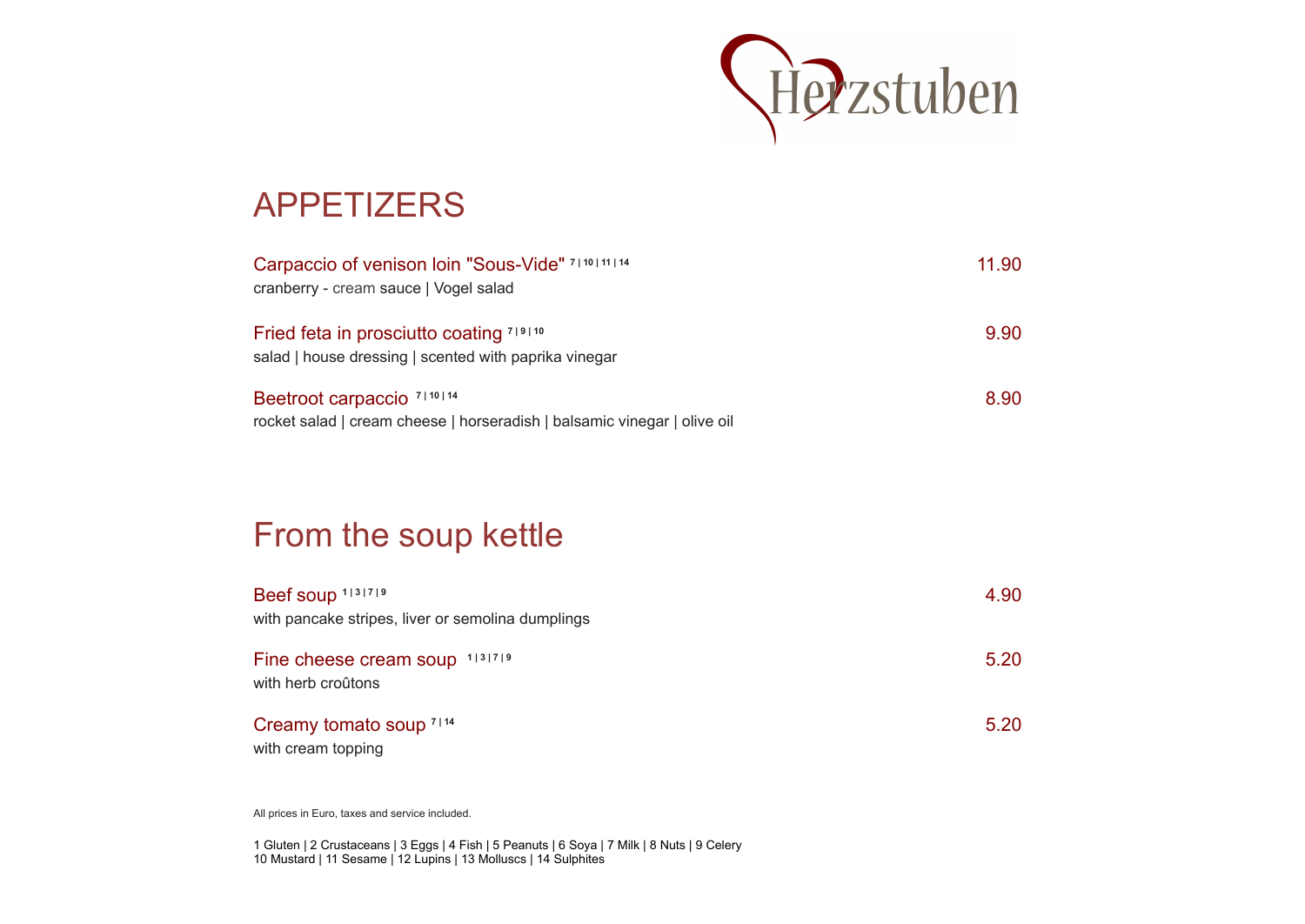

### Salad dishes light & healthy

| Mixed salad plate from the buffet<br>salads from our rich seasonal buffet<br>and marinated according to your own wishes with our high quality oils and vinegar | 4.90  |
|----------------------------------------------------------------------------------------------------------------------------------------------------------------|-------|
| Chicken breast salad 1131719110<br>lettuce salad   chicken breast in cornflakes-pumpkin seed breading   pumpkin seed oil   house dressing                      | 12.90 |
| Alpine Salad 1131 719110<br>mixed salad   baked Lungau mountain cheese   bacon                                                                                 | 13.90 |
| Steak salad 11719110<br>mixed salad   Beiried roast beef   balsamic vinegar                                                                                    | 14.90 |
| Fit & Vital Salad 113141719110<br>lettuce salad   black tiger prawns   French dressing                                                                         | 14.90 |
| Bread Basket 11317                                                                                                                                             | 2.50  |

All prices in Euro, taxes and service included.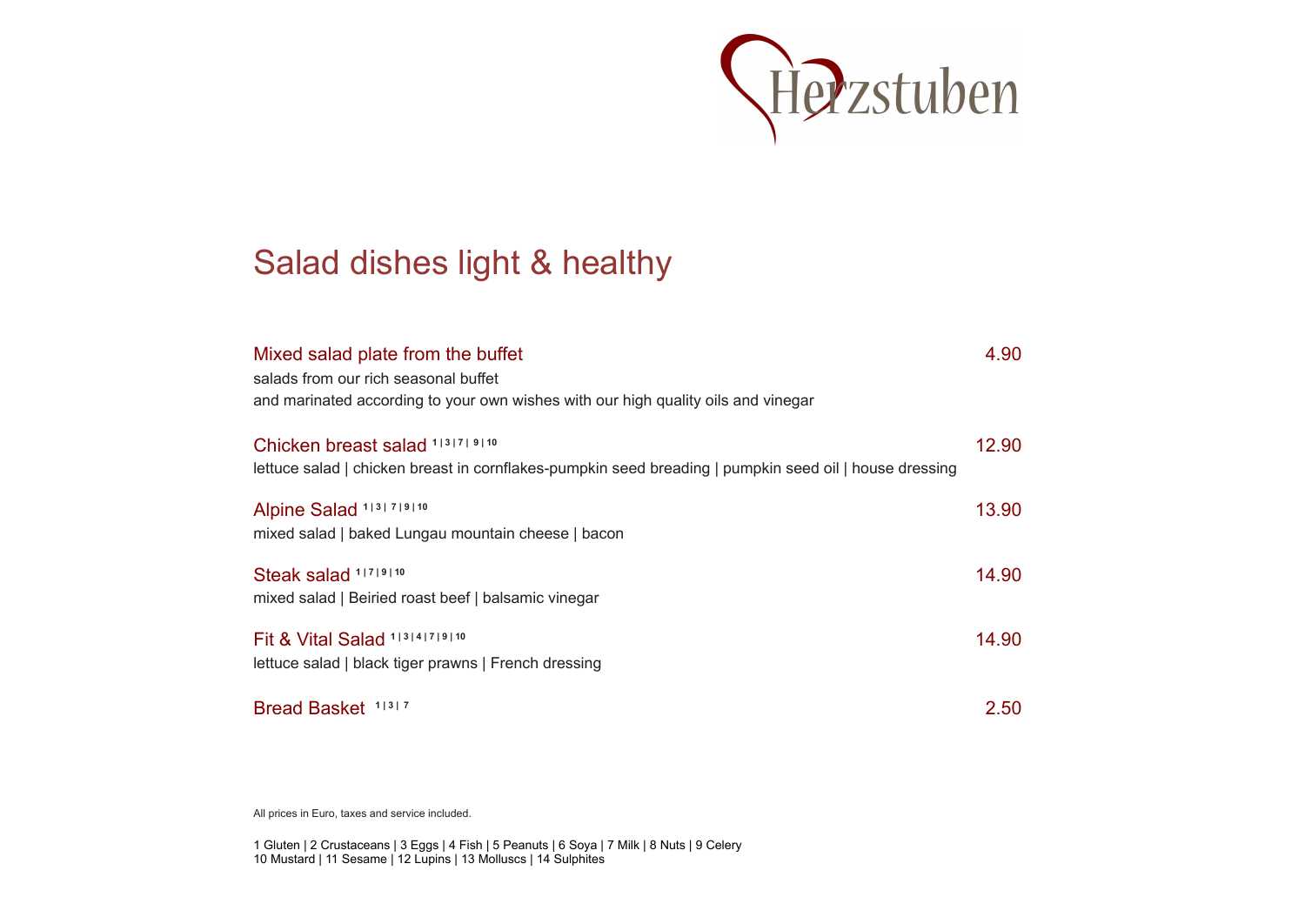

## Our Lungau baked potatoes

| The Classic <sup>719110</sup><br>potatoes I roast beef I herb sour cream   | 11.90 |
|----------------------------------------------------------------------------|-------|
| The Alpine 113141719110<br>potatoes I roastbeef I herb sour cream          | 13.90 |
| The salmon one 719110<br>potatoes I baked salami stripes I herb sour cream | 14.90 |

All prices in Euro, taxes and service included.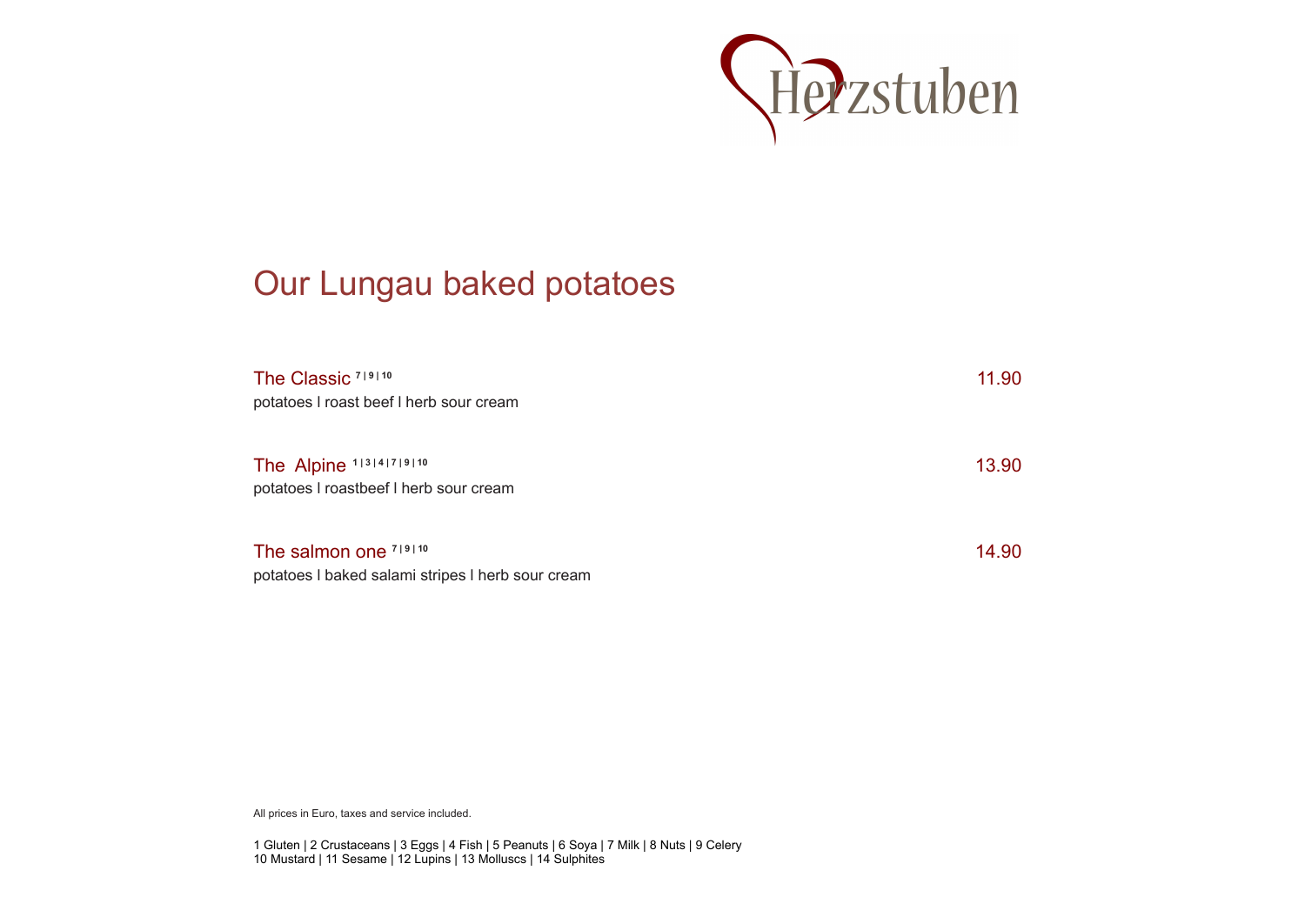

### Vegetarian delicacies

| Homemade dumpling variation<br>(Spinach-, tomato-, and cheese dumplings) 11317<br>with salad garnish   melted butter         | 11.90 |
|------------------------------------------------------------------------------------------------------------------------------|-------|
| $1 \mid 3 \mid 7$<br>Local Lungau cheese dumplings<br>butter placements   mountain cheese   roasted onion                    | 11.90 |
| Homemade Tomato-Mozzarella Pasta (3pcs) 11317<br>filled dumplings with tomato and mozzarella   melted butter   lettuce salad | 11.90 |
| Yellow vegetable curry 119<br>rice   grilled tofu coated with gomasio   vegetables                                           | 12.90 |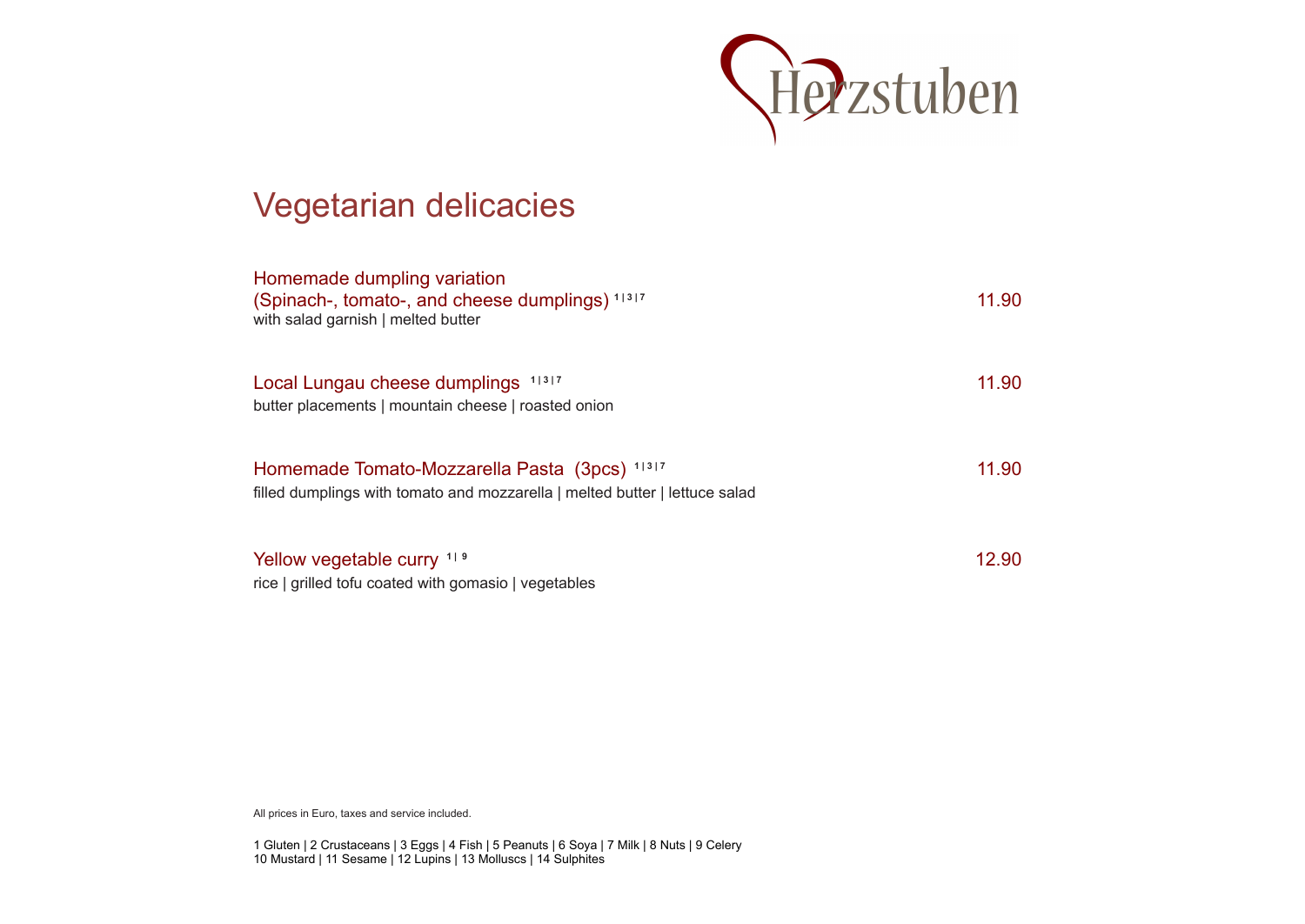

#### Delicious fish dishes

| Baked salmon trout 113141719114<br>Salmon Trout Fillets   Potato and Vegetable Gröst   Bernaise Sauce         | 16.90 |
|---------------------------------------------------------------------------------------------------------------|-------|
| Trio from river and sea 11417<br>Fillet of pike-perch and salmon trout   prawn   vegetables   boiled potatoes | 17.90 |
| Creamy salmon Tagliatelle <sup>1141719</sup><br>tagliatelle noodles   cream sauce   salmon                    | 15.90 |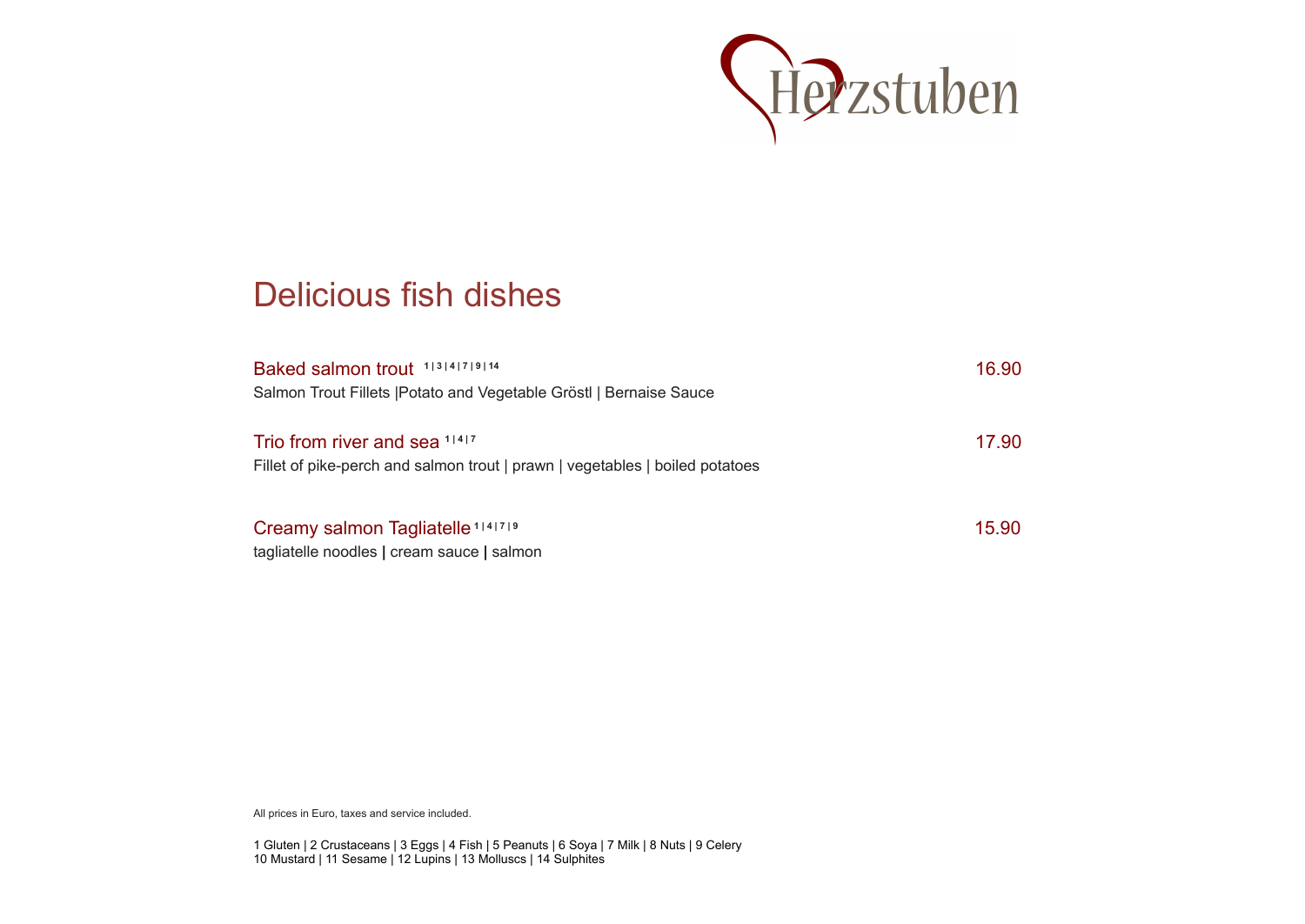

#### Herzstuben Classic

| Surf & Turf 719                                                                             | 24.90 |
|---------------------------------------------------------------------------------------------|-------|
| Beiried roast beef I prawns   vegetables   potato rösti   herb butter                       |       |
|                                                                                             |       |
| Rump steak 719                                                                              | 22.90 |
| Beiried roast beef I vegetables   potato rösti   herb butter                                |       |
|                                                                                             |       |
| Beef paillard 719110114                                                                     | 16.90 |
| Beiried roast beef I tomatoes   rosemary   butter   parmesan   rösti   salad                |       |
|                                                                                             |       |
| Schnitzel "Viennese style" 11317<br>pork or turkey   potatoes or French fries   Cranberries | 12.90 |
|                                                                                             |       |
|                                                                                             |       |
| Grilled Chicken Breast 1 3 7 9 10 14                                                        | 14.90 |
| chicken breast   tagliatelle noodles   vegetables   cream sauce                             |       |
|                                                                                             |       |
| Viennese Veal Schnitzel 11317                                                               | 21.50 |
| veal   parsley potatoes   cranberries                                                       |       |

All prices in Euro, taxes and service included.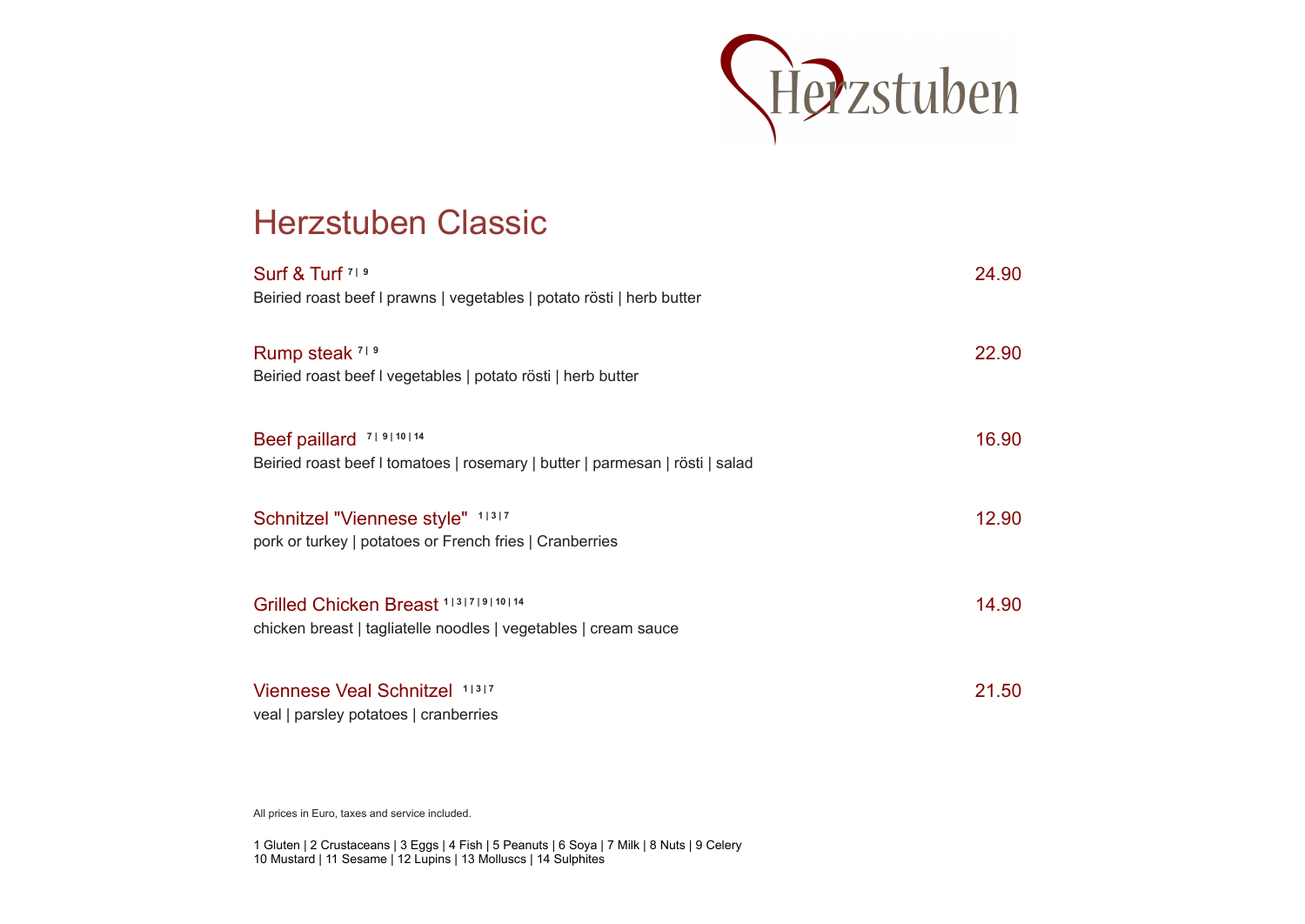

| Gustopfandl 1131719110114<br>pork medallions   local spaetzle   vegetables   cream sauce                                            | 15.90 |
|-------------------------------------------------------------------------------------------------------------------------------------|-------|
| Roast beef with onions 1131719110114<br>Beiried roast beef   vegetables   fried potatoes   onions                                   | 17.90 |
| Barbecue plate 719114<br>pork   beef   turkey   grilled sausages   homemade bacon   vegetables   fruit   French fries   herb butter | 16.50 |
| Cordon Bleu 1131719<br>pork   ham   cheese   potatoes or French fries   cranberries                                                 | 14.50 |
| Local Lungau Schnitzel 1131719<br>filled with bacon   ham   cheese   onions   served with rice   vegetables   cream sauce           | 14.90 |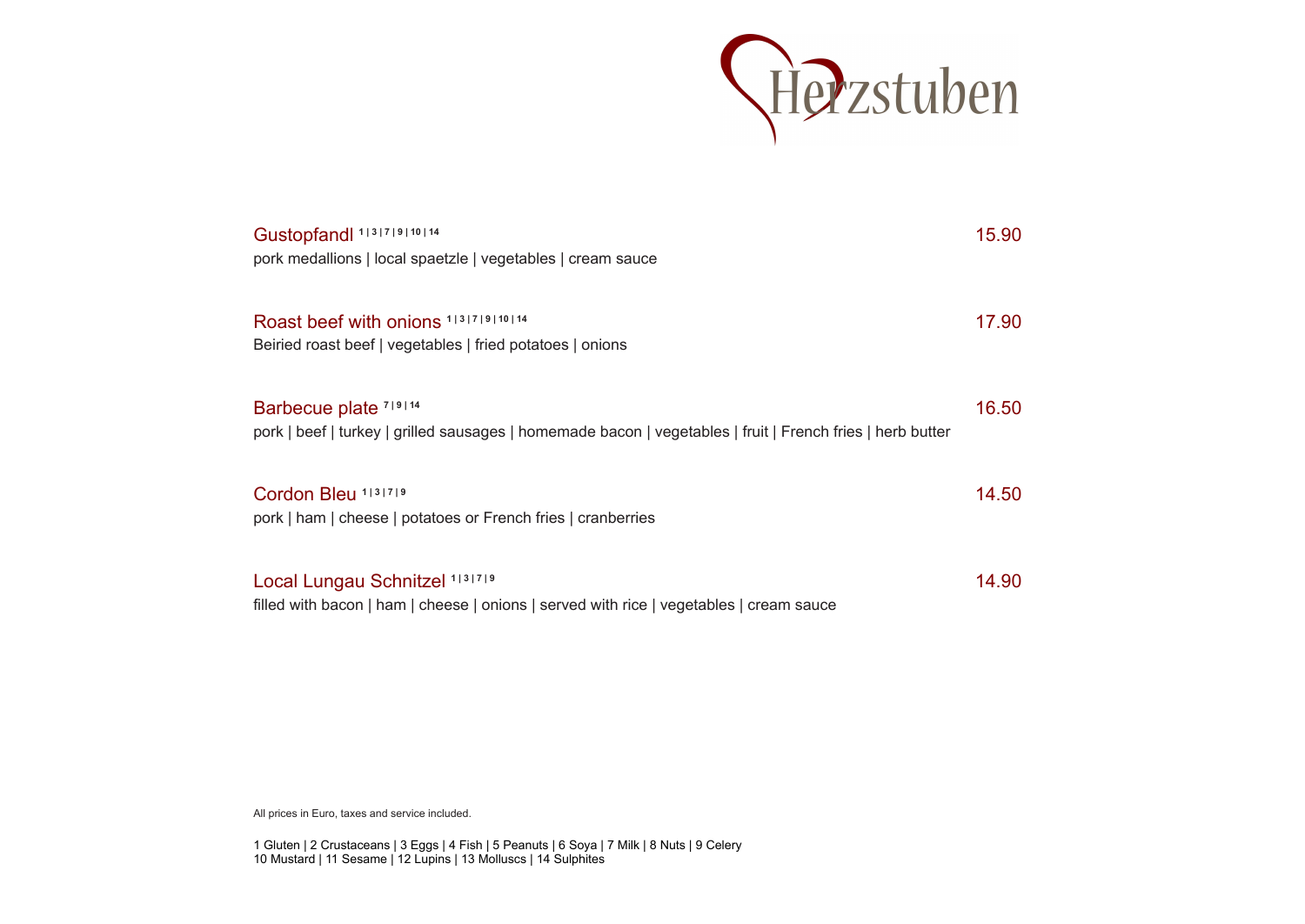

# Pizza from Haubis Margherita <sup>1|3|7</sup> 8.70 tomato Sauce | mozzarella **Ham**  $1 \times 1$ <sup>3</sup> 9.50 tomato sauce | mozzarella | ham Salami <sup>1|3|7</sup> 9.50 tomato sauce | mozzarella | salami Diavolo <sup>1|3|7</sup> 9.50 tomato sauce | mozzarella | hot pepperoni | spicy salami **Tuna**  $1^{13}$   $1^{4}$   $7^{9}$  9.50 tomato sauce | mozzarella | tuna | onion Farmer's pizza <sup>1|3|7</sup> 9.90 tomato sauce | mozzarella | bacon | peppers | mushrooms | snack sausage | onions

All prices in Euro, taxes and service included.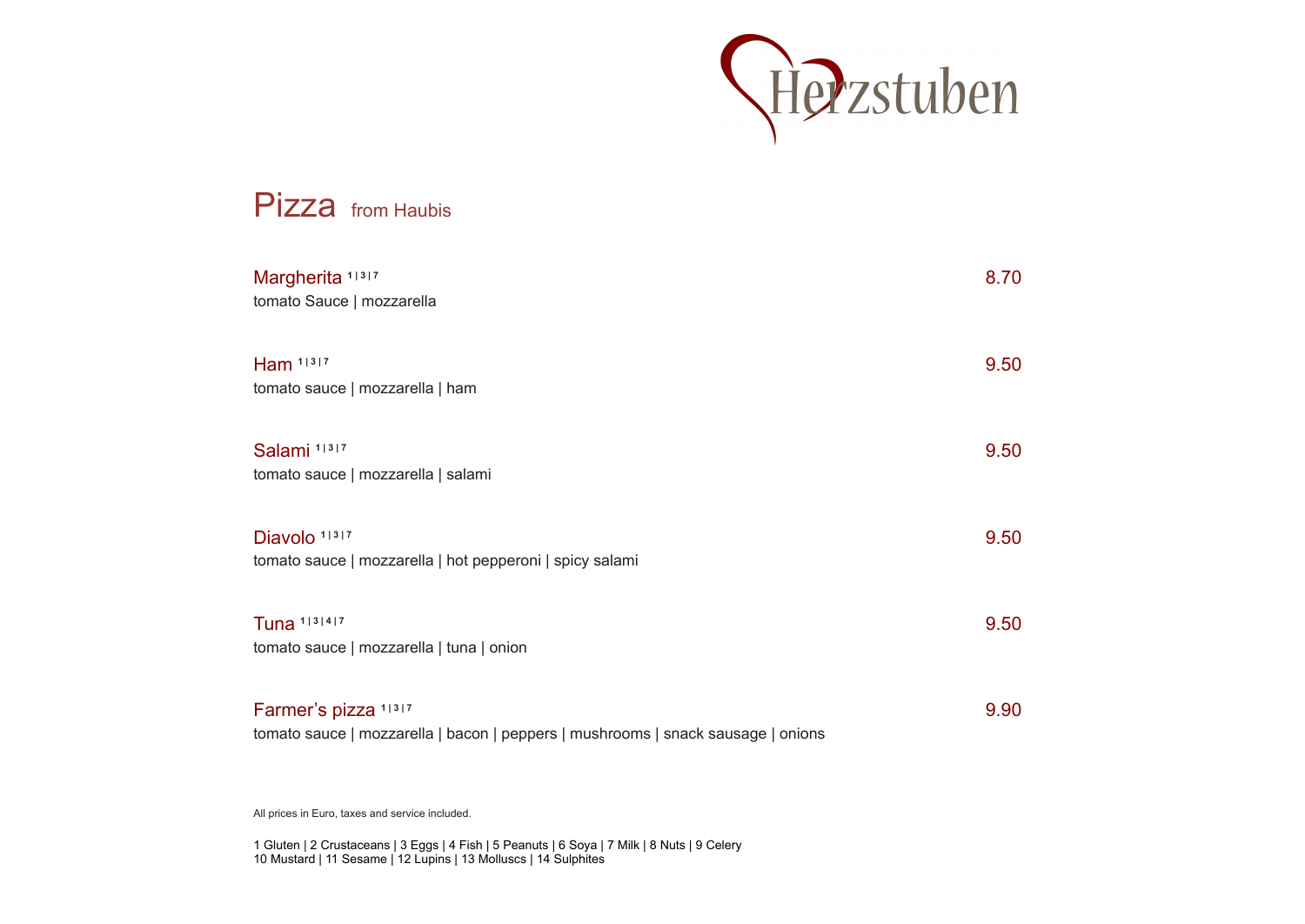

# UNIQUE - SPECIAL - HEARTY in St. Michael im Lungau

#### Salzburger Nockerln <sup>3|7</sup> 16.90 for two persons

A regional speciality that is considered the "queen of desserts" in Austria. The famous Nockerln are believed to have been created by Dietrich von Raitenau, Archbishop of Salzburg, at the beginning of the 17th century. He loved this fluffy dessert.

Our Salzburger Nockerln are freshly prepared, so it takes about 30 minutes.



| Warm chocolate cake with chocolate sauce 1131718<br>with a scoop of vanilla ice cream and whipped cream          | 6.90 |
|------------------------------------------------------------------------------------------------------------------|------|
| Apple strudel or curd strudel 11317<br>with vanilla sauce or with a scoop of vanilla ice cream and whipped cream | 5.30 |
| with one scoop of vanilla ice cream or whipped cream                                                             | 4.80 |
| without vanilla ice cream and without whipped cream<br>All prices in Euro, taxes and service included.           | 4.30 |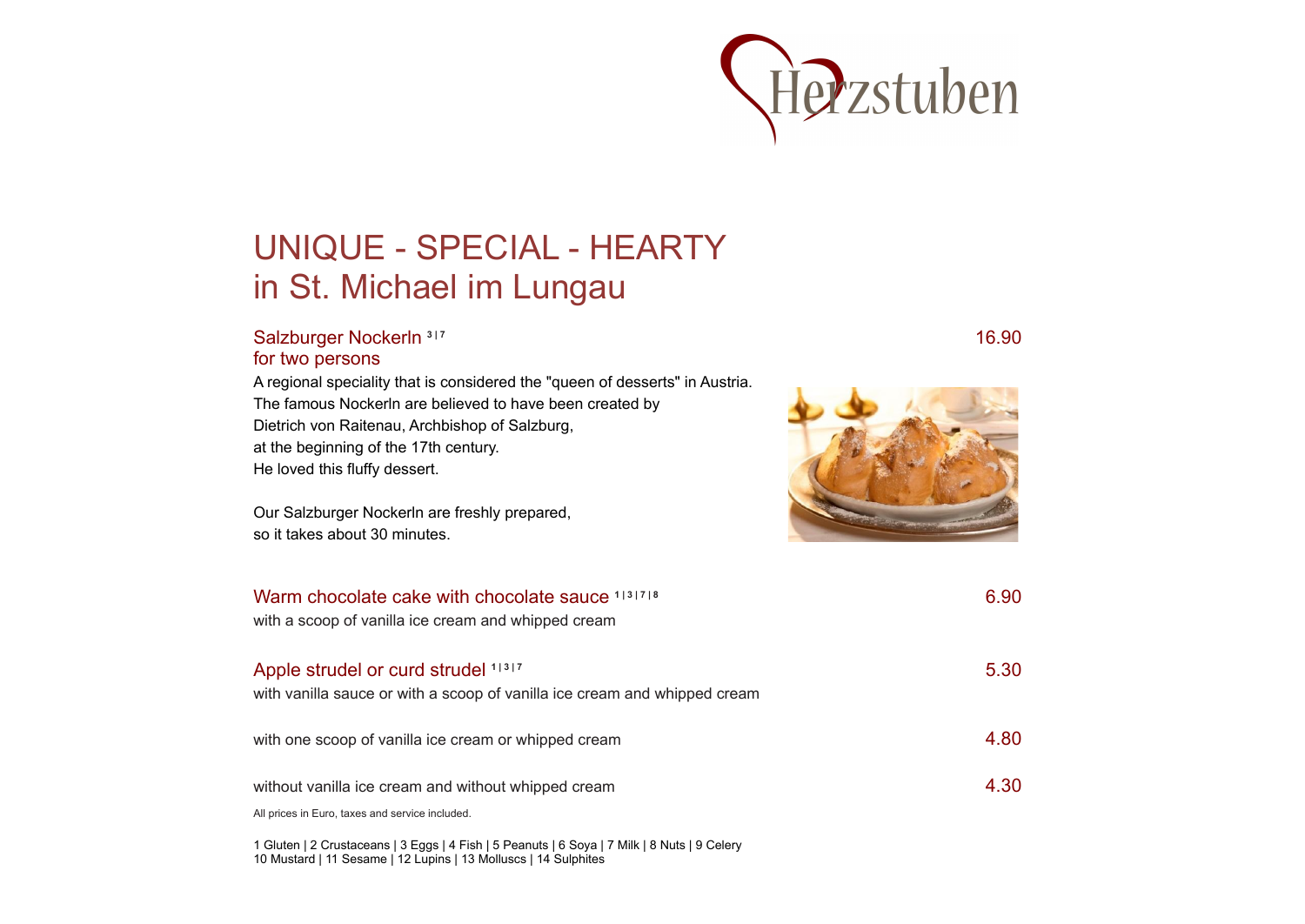

#### Sweet treats

| A different kind of Bienenstich 11317<br>fine yeast dough pastry with almond topping   vanilla ice cream   whipped cream | 7.50 |
|--------------------------------------------------------------------------------------------------------------------------|------|
| Winter magic 113151718<br>baked apple and yogurt parfait on apple slices and oatflakes granola                           | 6.50 |
| Kaiserschmarrn 1131718<br>with apple puree                                                                               | 7.50 |
| Lukewarm chocolate brownie 11317<br>chocolate sauce   homemade plum sorbet   whipped cream                               | 6.50 |